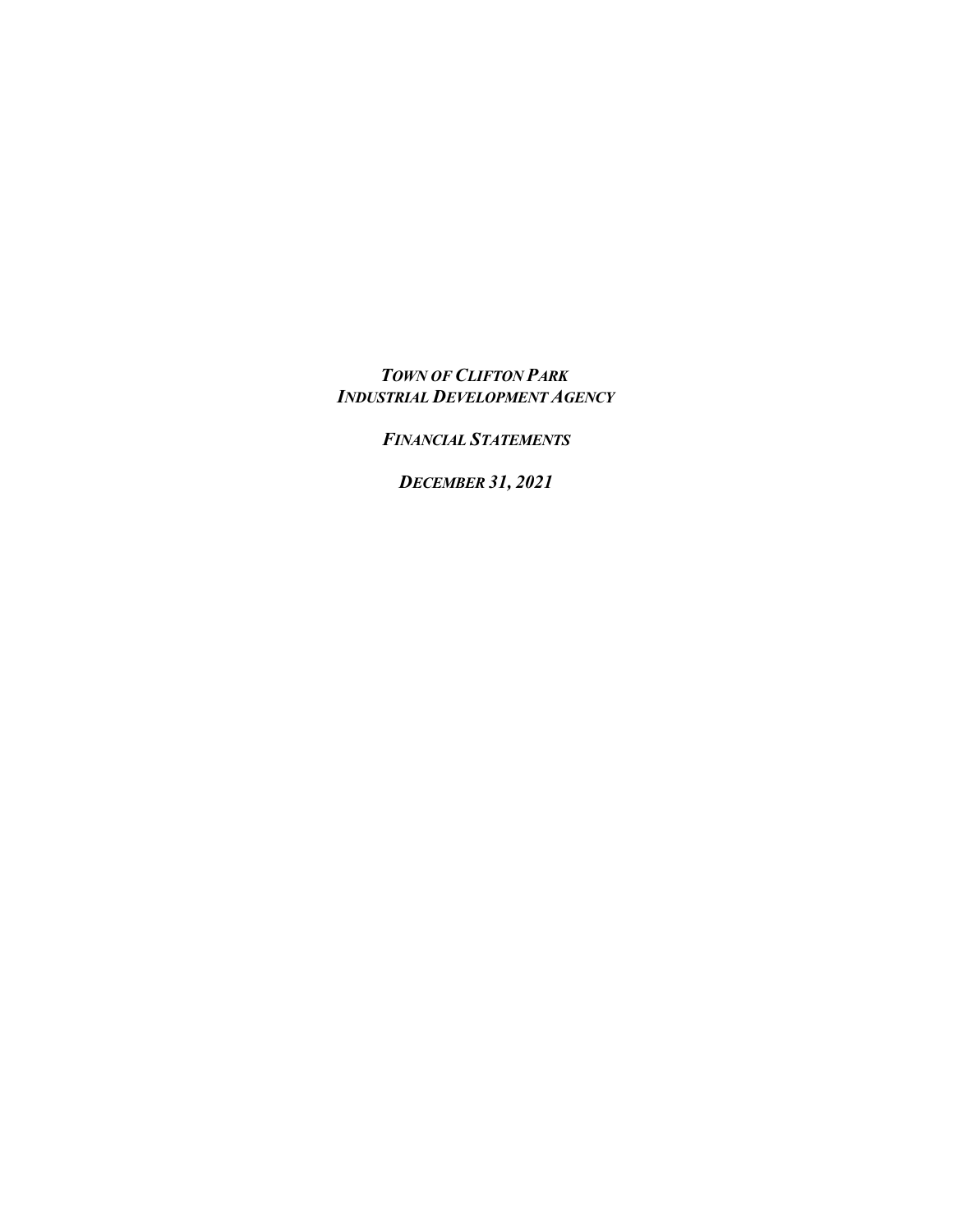#### *TOWN OF CLIFTON PARK INDUSTRIAL DEVELOPMENT AGENCY TABLE OF CONTENTS DECEMBER 31, 2021*

|                                                                                                                                                                                                                          | Page           |
|--------------------------------------------------------------------------------------------------------------------------------------------------------------------------------------------------------------------------|----------------|
| Independent Auditor's Report                                                                                                                                                                                             | $1 - 3$        |
| <b>Statement of Net Position</b>                                                                                                                                                                                         | $\overline{4}$ |
| Statement of Revenues, Expenses and Changes in Net Position                                                                                                                                                              | 5              |
| <b>Statement of Cash Flows</b>                                                                                                                                                                                           | 6              |
| <b>Notes to Financial Statements</b>                                                                                                                                                                                     | $7 - 8$        |
| Independent Auditor's Report on Internal Control Over Financial Reporting<br>and on Compliance and Other Matters Based on an Audit of Financial<br>Statements Performed in Accordance with Government Auditing Standards | $9 - 10$       |
| Independent Auditor's Report on Compliance with Laws and Regulations<br>Related to Investment Guidelines for Public Authorities                                                                                          | 11             |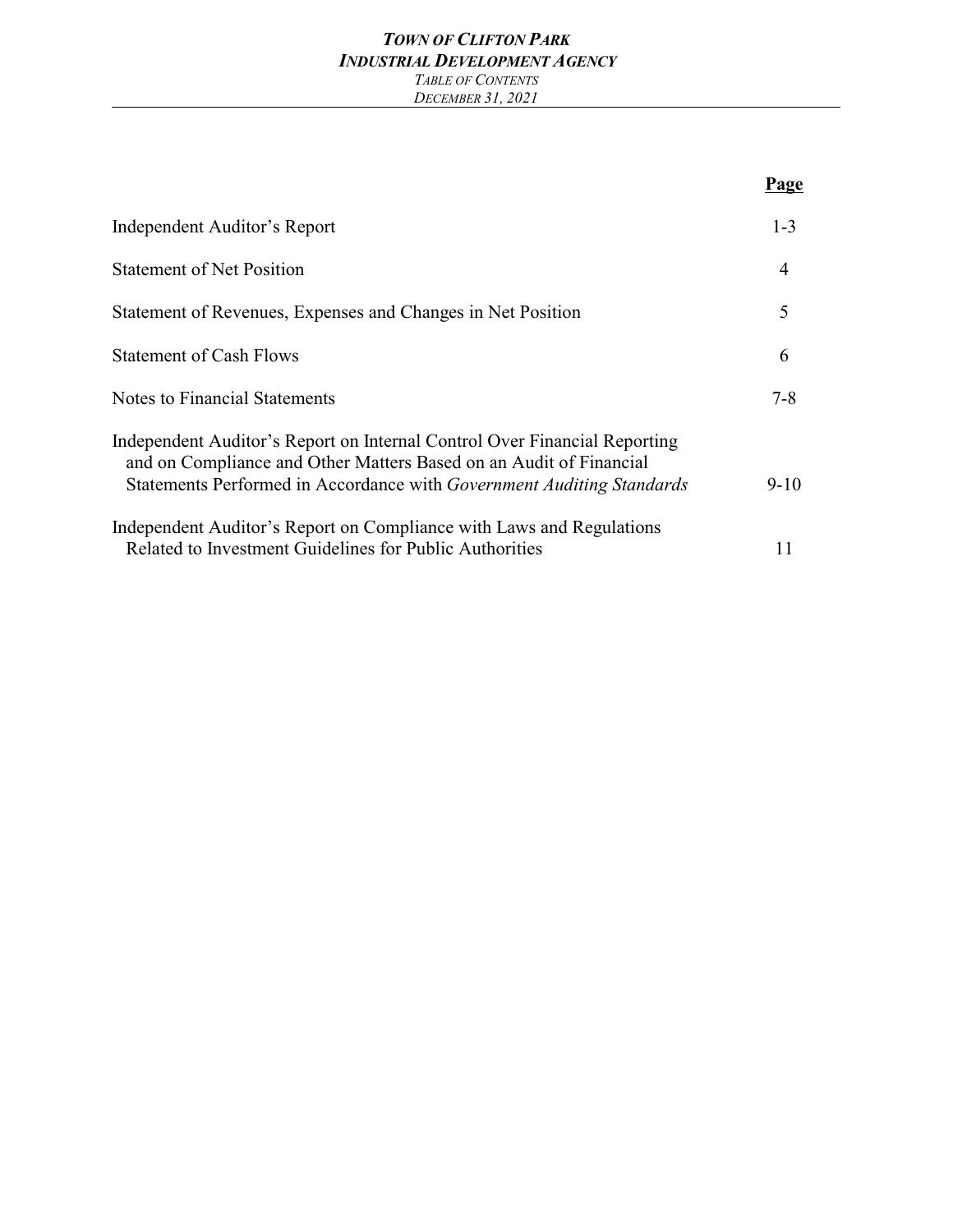CUSACK & COMPANY **Certified Public Accountants LLC** 7 AIRPORT PARK BOULEVARD LATHAM, NEW YORK 12110 (518) 786-3550 FAX (518) 786-1538 E-MAIL ADDRESS: CPAS@CUSACK.CPA WWW.CUSACK.CPA

**MEMBERS OF:** MEMBERS OF: AMERICAN INSTITUTE OF NEW YORK STATE SOCIETY OF NEW YORK STATE SOCIETY OF NEW YORK STATE SOCIETY OF NEW YORK STATE SOCIETY OF SAME ACCOUNTANTS

CERTIFIED PUBLIC ACCOUNTANTS

#### **INDEPENDENT AUDITOR'S REPORT**

Board of Directors Town of Clifton Park Industrial Development Agency Clifton Park, New York

### **Opinion**

We have audited the accompanying financial statements of the business-type activities of the Town of Clifton Park Industrial Development Agency (the "Agency") as of and for the year ended December 31, 2021, and the related notes to the financial statements, which collectively comprise the Town of Clifton Park Industrial Development Agency's basic financial statements as listed in the table of contents.

In our opinion, the financial statements referred to above present fairly, in all material respects, the respective financial position of the business-type activities of the Agency as of December 31, 2021, and the respective changes in its financial position, and, where applicable, cash flows thereof for the year then ended in accordance with accounting principles generally accepted in the United States of America.

#### **Basis for Opinion**

We conducted our audit in accordance with auditing standards generally accepted in the United States of America (GAAS) and the standards applicable to financial audits contained in *Government Auditing Standards,* issued by the Comptroller General of the United States. Our responsibilities under those standards are further described in the Auditor's Responsibilities for the Audit of the Financial Statements section of our report. We are required to be independent of the Town of Clifton Park Industrial Development Agency and to meet our other ethical responsibilities, in accordance with the relevant ethical requirements relating to our audit. We believe that the audit evidence we have obtained is sufficient and appropriate to provide a basis for our audit opinions.

#### **Emphasis of Matter**

Management has omitted management's discussion and analysis that accounting principles generally accepted in the United States of America require to be presented to supplement the basic financial statements. Such missing information, although not a part of the basic financial statements, is required by the Governmental Accounting Standards Board who considers it to be an essential part of financial reporting for placing the basic financial statements in an appropriate operational, economic, or historical context. Our opinion on the basic financial statements is not affected by this missing information.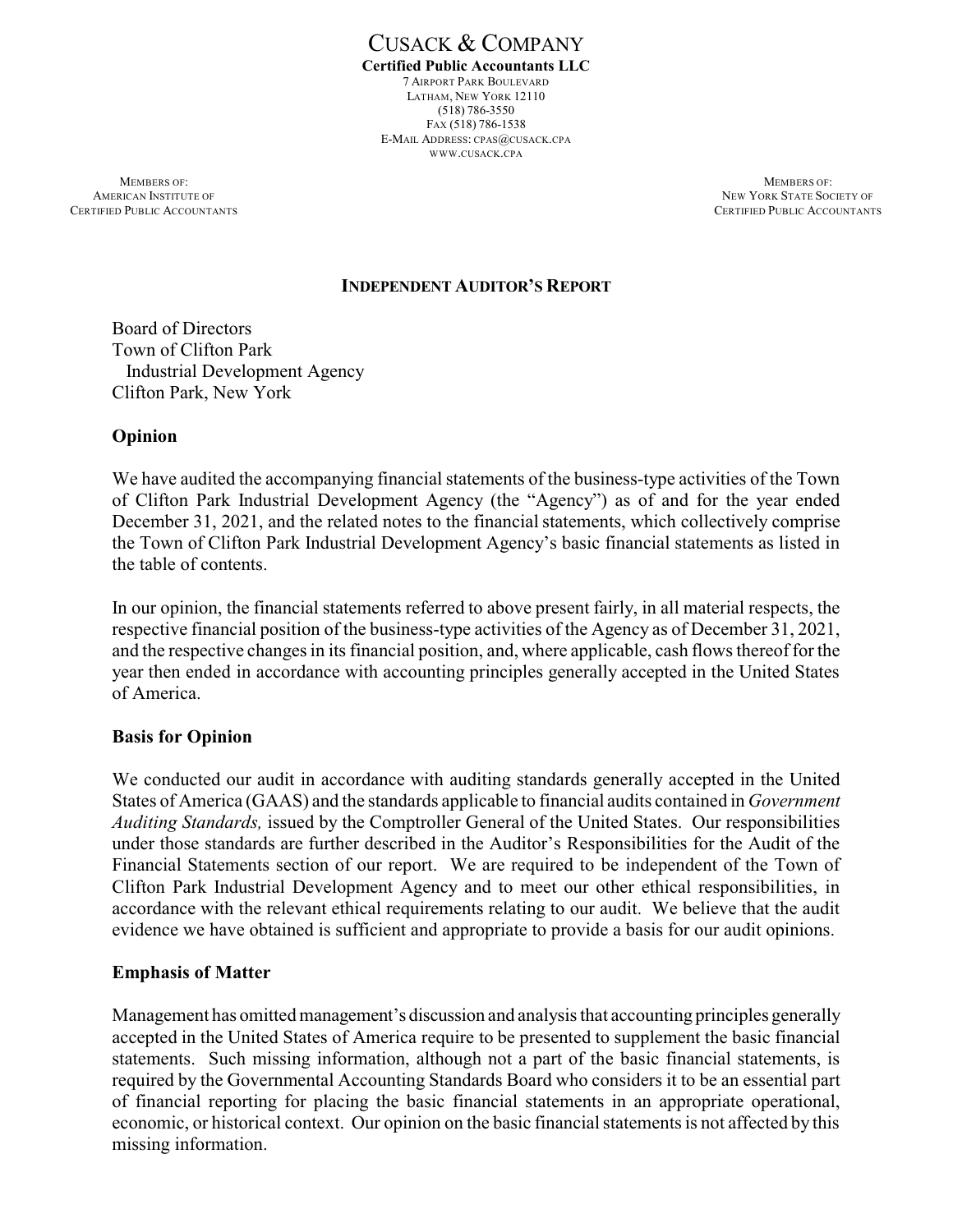### **Responsibilities of Management for the Financial Statements**

Management is responsible for the preparation and fair presentation of the financial statements in accordance with accounting principles generally accepted in the United States of America, and for the design, implementation, and maintenance of internal control relevant to the preparation and fair presentation of financial statements that are free from material misstatement, whether due to fraud or error.

In preparing the financial statements, management is required to evaluate whether there are conditions or events, considered in the aggregate, that raise substantial doubt about the Town of Clifton Park Industrial Development Agency's ability to continue as a going concern for twelve months beyond the financial statement date, including any known information that may raise substantial doubt shortly thereafter.

## **Auditor's Responsibilities for the Audit of the Financial Statements**

Our objectives are to obtain reasonable assurance about whether the financial statements as a whole are free from material misstatement, whether due to fraud or error, and to issue an auditor's report that includes our opinion. Reasonable assurance is a high level of assurance but is not absolute assurance and therefore is not a guarantee that an audit conducted in accordance with GAAS and *Government Auditing Standards* will always detect a material misstatement when it exists. The risk of not detecting a material misstatement resulting from fraud is higher than for one resulting from error, as fraud may involve collusion, forgery, intentional omissions, misrepresentations, or the override of internal control. Misstatements, are considered material if, individually or in the aggregate, they could reasonably be expected to influence the economic decisions of users made on the basis of these financial statements.

In performing an audit in accordance with GAAS and *Government Auditing Standards*, we:

- Exercise professional judgment and maintain professional skepticism throughout the audit.
- Identify and assess the risks of material misstatement of the financial statements, whether due to fraud or error, and design and perform audit procedures responsive to those risks. Such procedures include examining, on a test basis, evidence regarding the amounts and disclosures in the financial statements.
- Obtain an understanding of internal control relevant to the audit in order to design audit procedures that are appropriate in the circumstances, but not for the purpose of expressing an opinion, on the effectiveness of the Town of Clifton Park Industrial Development Agency's internal control. Accordingly, no such opinion is expressed.
- Evaluate the appropriateness of accounting policies used and the reasonableness of significant accounting estimates made by management, as well as evaluate the overall presentation of the financial statements.
- Conclude whether, in our judgment, there are conditions or events, considered in the aggregate, that raise substantial doubt about the Town of Clifton Park Industrial Development Agency's ability to continue as a going concern for a reasonable period of time.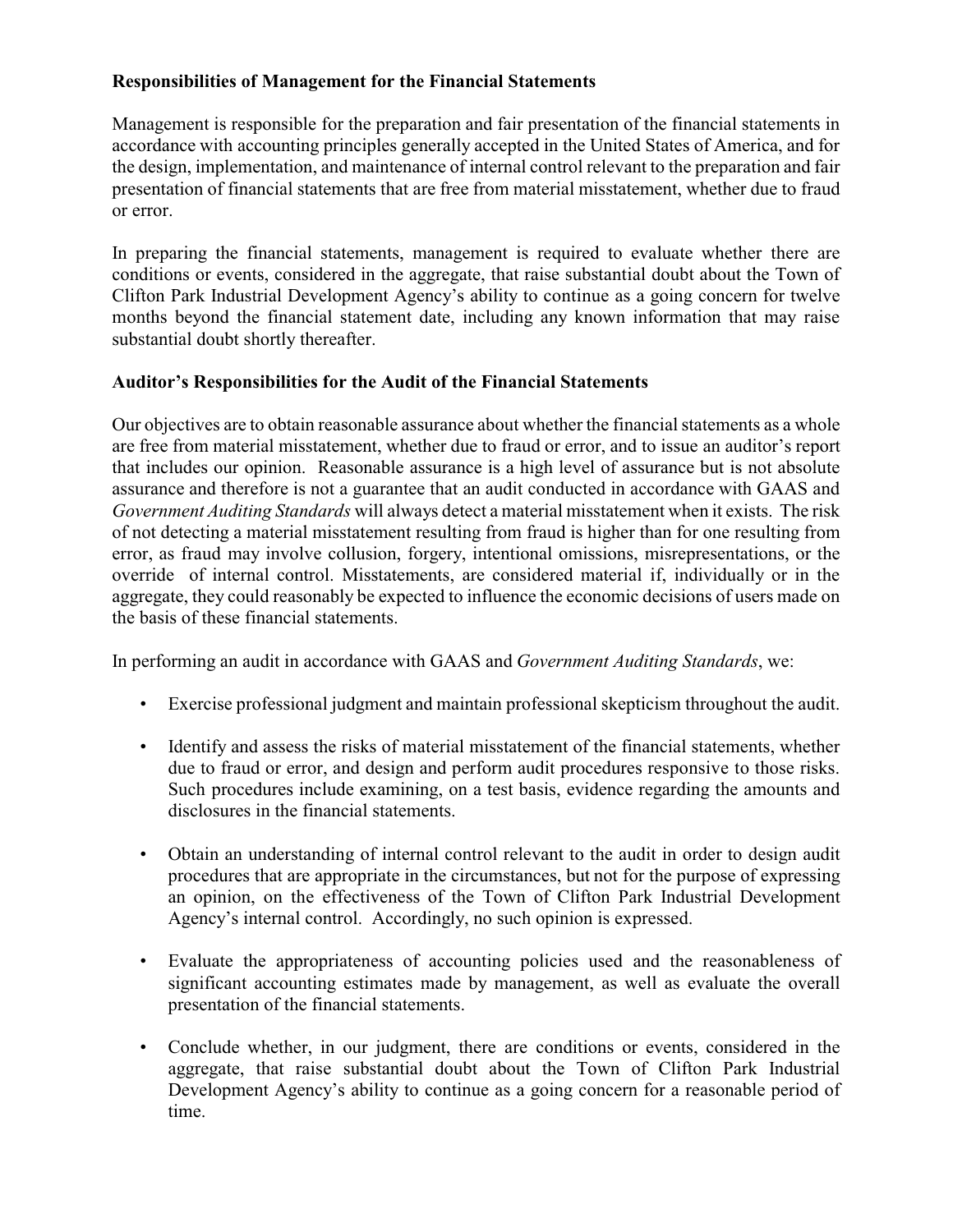We are required to communicate with those charged with governance regarding, among other matters, the planned scope and timing of the audit, significant audit findings, and certain internal control related matters that we identified during the audit.

### **Other Reporting Required by** *Government Auditing Standards*

In accordance with *Government Auditing Standards,* we have also issued our report dated March 21, 2022 on our consideration of the Town of Clifton Park Industrial Development Agency's internal control over financial reporting and on our tests of its compliance with certain provisions of laws, regulations, contracts and grant agreements and other matters. The purpose of that report is to describe the scope of our testing of internal control over financial reporting and compliance and the results of that testing, and not to provide an opinion on the effectiveness of the Town of Clifton Park Industrial Development Agency's internal control over financial reporting or on compliance. That report is an integral part of an audit performed in accordance with *Government Auditing Standards* in considering the Town of Clifton Park Industrial Development Agency's internal control over financial reporting and compliance.

Cusade & Company, CPA's LIC

**CUSACK & COMPANY, CPA'S LLC**

Latham, New York March 21, 2022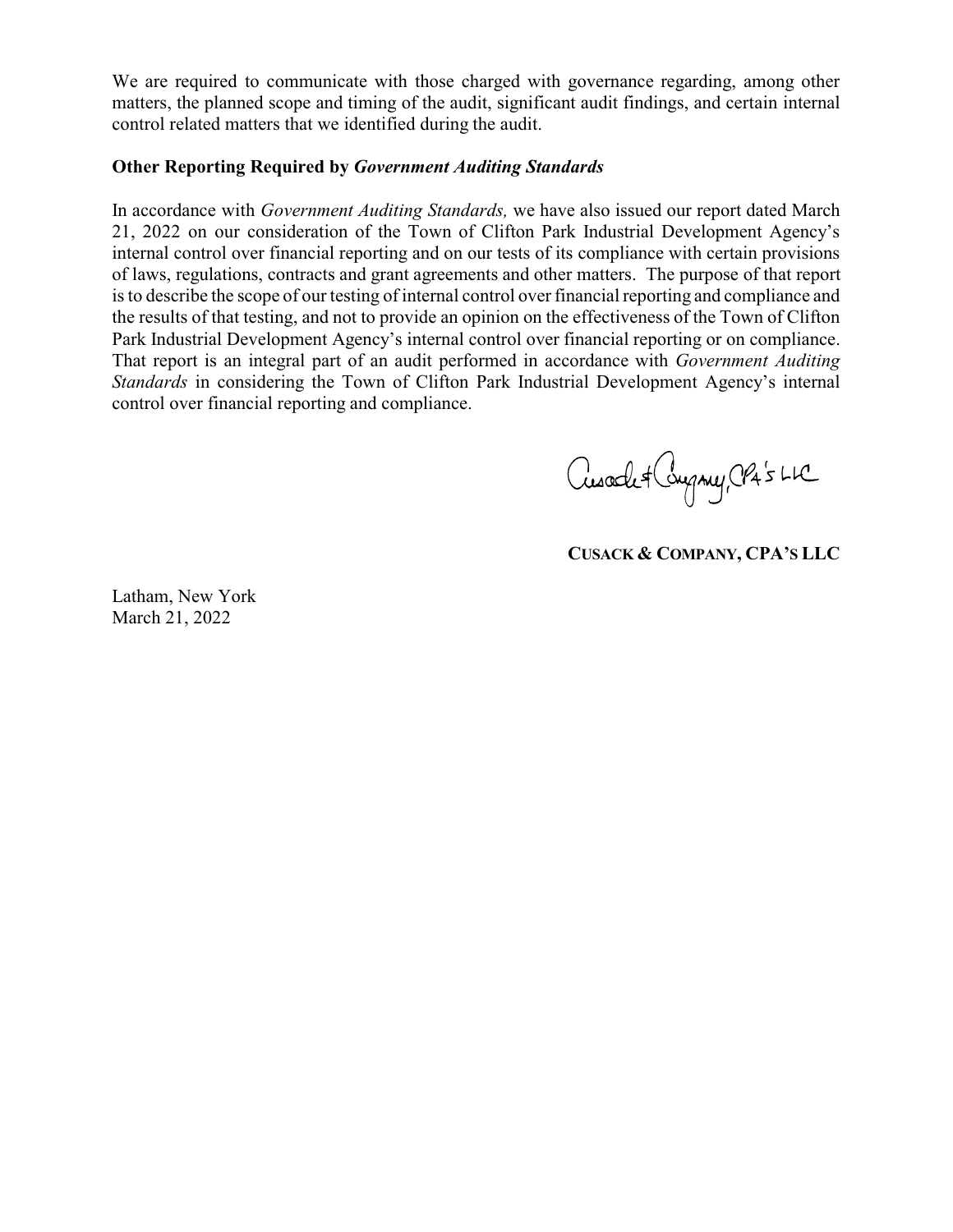# *TOWN OF CLIFTON PARK INDUSTRIAL DEVELOPMENT AGENCY*

*STATEMENT OF NET POSITION DECEMBER 31, 2021*

#### **Assets**

| Assets:                    |              |
|----------------------------|--------------|
| Cash                       | \$<br>72,347 |
| <b>Accounts Receivable</b> | 12,844       |
| Prepaid Expenses           | 2,995        |
| <b>Total Assets</b>        | 88,186<br>S. |
| <b>Net Position</b>        |              |
| Net Position, Unrestricted | 88,186<br>\$ |
| <b>Total Net Position</b>  | 88,186<br>\$ |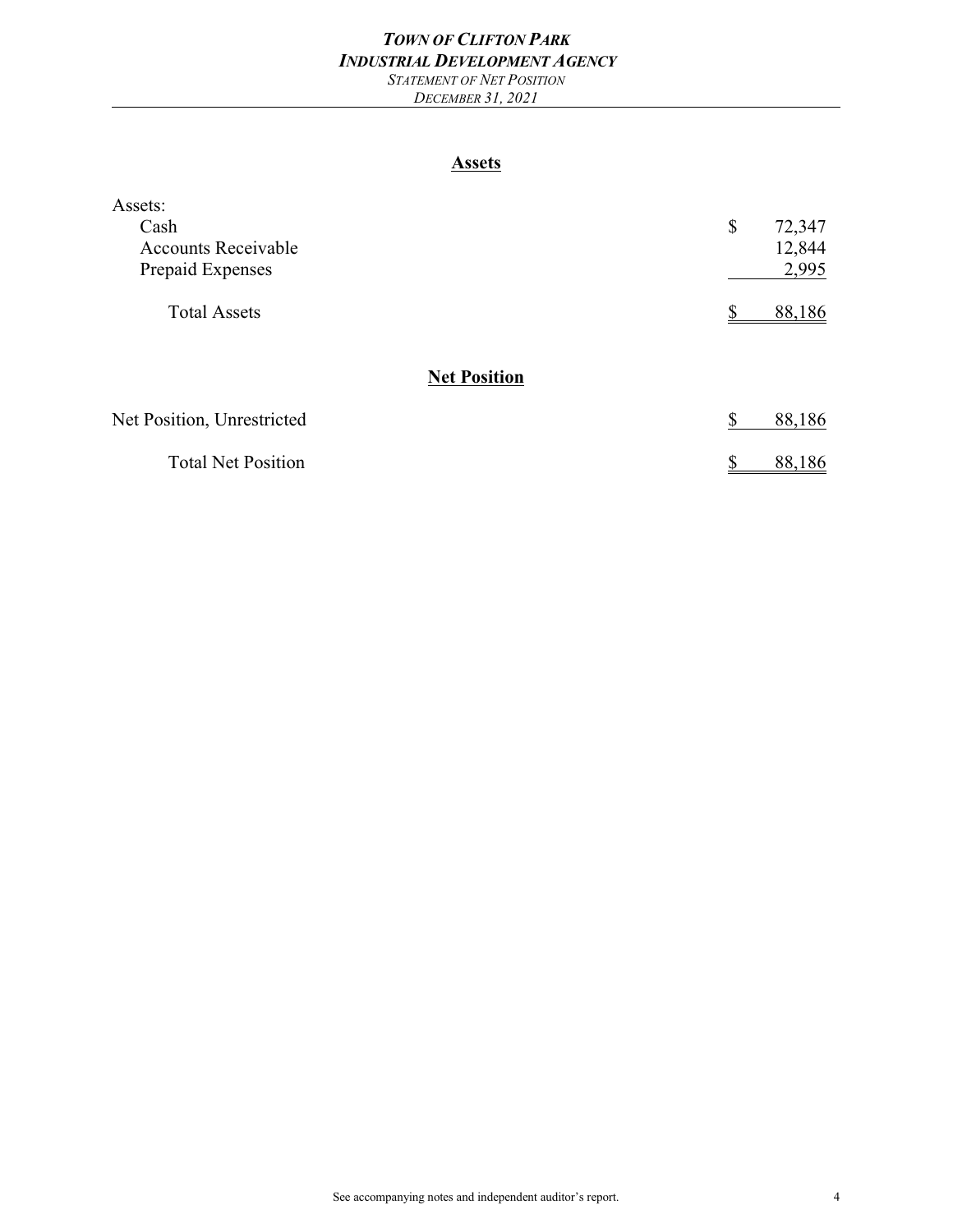| Revenues:                       |              |
|---------------------------------|--------------|
| Administrative Fees, Net        | \$<br>52,286 |
| Interest Income                 | 25           |
| <b>Total Revenues</b>           | 52,311       |
| Expenses:                       |              |
| Program Expenses                | 6,773        |
| <b>Administrative Fees</b>      | 22,500       |
| <b>Professional Fees</b>        | 6,338        |
| Insurance                       | 3,529        |
| Dues and Subscriptions          | 2,720        |
| Conferences                     | 4,045        |
| <b>Total Expenses</b>           | 45,905       |
| Change in Net Position          | 6,406        |
| Net Position, Beginning of Year | 81,780       |
| Net Position, End of Year       | 88,186       |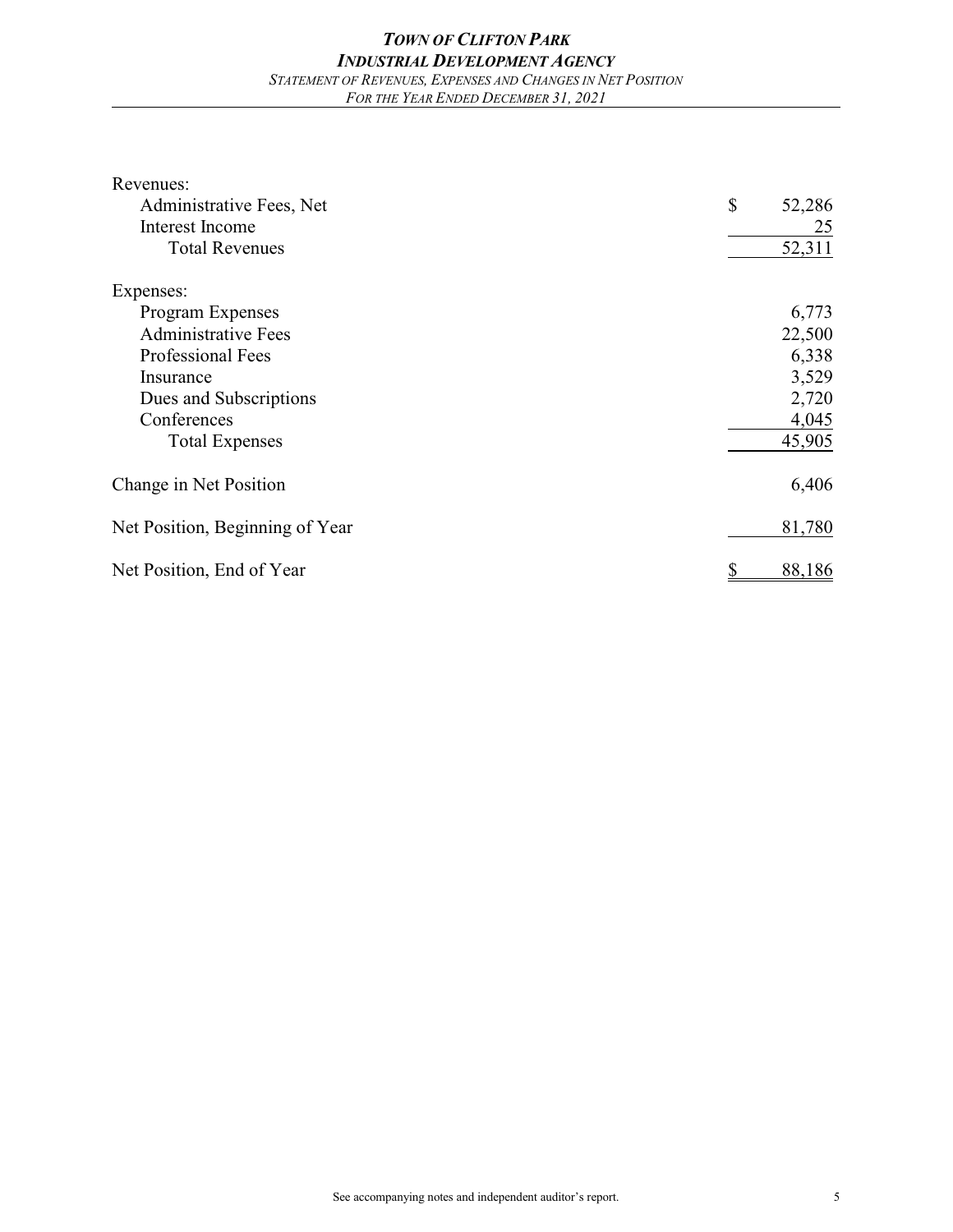| Cash Flows from Operating Activities:                                                 |               |
|---------------------------------------------------------------------------------------|---------------|
| <b>Receipts from Customers</b>                                                        | \$<br>39,402  |
| Interest Income                                                                       | 25            |
| PILOT Payments Received                                                               | 261,631       |
| Payments to Vendors                                                                   | (45,331)      |
| <b>PILOT</b> Payments Paid                                                            | (261, 631)    |
| Cash Used In Operating Activities                                                     | (5,904)       |
| Cash, Beginning of Year                                                               | <u>78,251</u> |
| Cash, End of Year                                                                     | <u>72,347</u> |
| Reconciliation of Change in Net Position to Net Cash<br>Used In Operating Activities: |               |
| Change in Net Position                                                                | \$<br>6,406   |
| Adjustments to Reconcile Change in Net Position to                                    |               |
| Net Cash Used In Operating Activities:                                                |               |
| <b>Accounts Receivable</b>                                                            | (12, 844)     |
| Change in Operating Assets and Liabilities                                            |               |
| Prepaid Expenses                                                                      | 534           |
| Cash Used In Operating Activities                                                     | (5,904)       |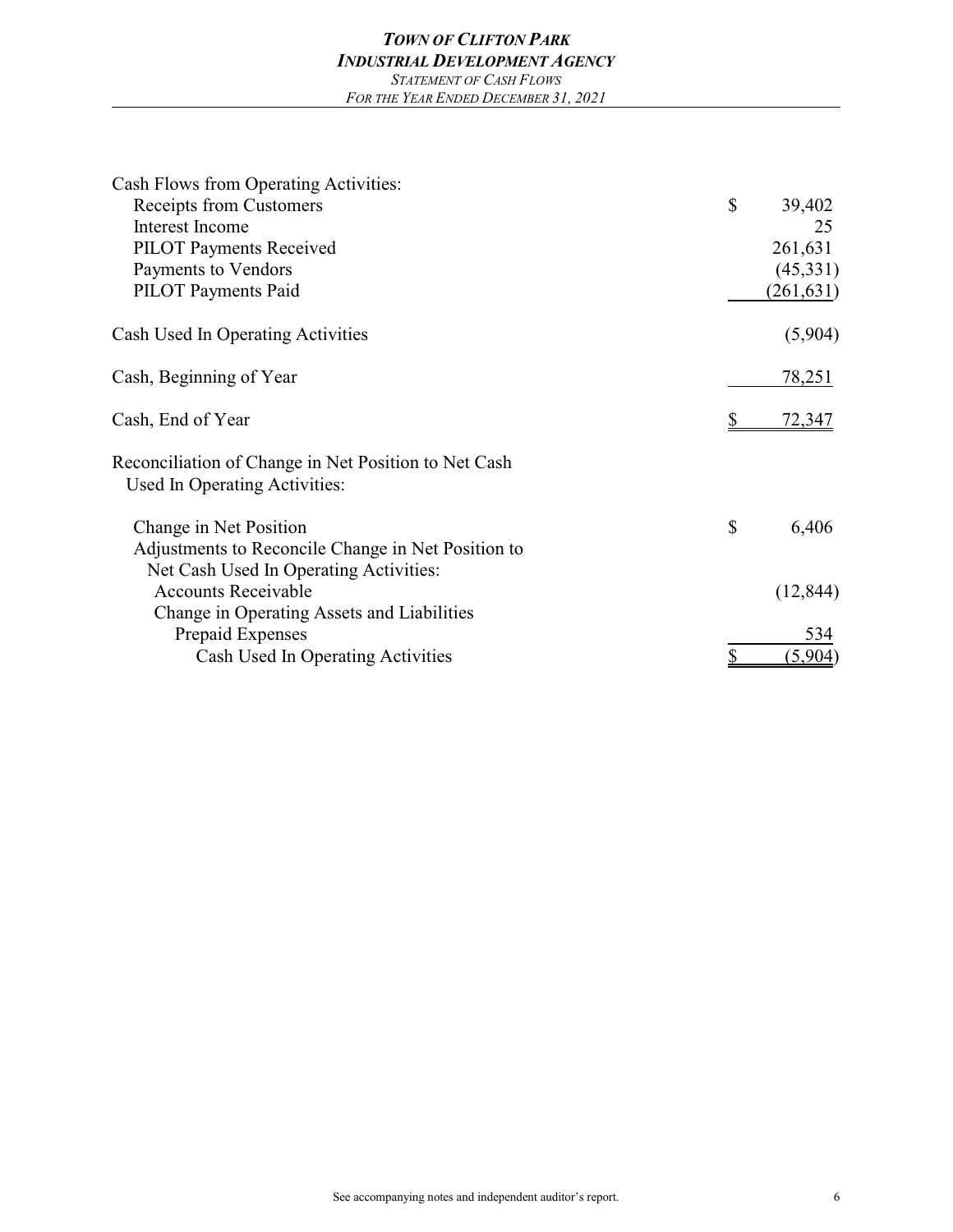#### **1. SUMMARY OF SIGNIFICANT ACCOUNTING POLICIES**

### *Organization and Purpose*

The Town of Clifton Park Industrial Development Agency(the "Agency") was created in 1980 under the provisions of Chapter 630 of the General Municipal Laws of 1980 of the State of New York for the purpose of encouraging economic growth in the Town of Clifton Park, New York (the "Town"). The Agency, although established by the Clifton Park Town Board, is a separate entity and operates independently of the Town.

The Agency's function is to authorize the issuance of industrial revenue bonds and leases for industrial development projects and to assist businesses in acquiring or constructing various facilities in order to provide job opportunities and increase economic welfare. In return for its efforts, the Agency receives application and closing fees related to this business financing.

A summary of the significant accounting policies applied in the accompanying financial statements follows.

### *Accounting Method*

The Agency's financial statements are prepared using the accrual basis of accounting in accordance with accounting principles generally accepted in the United States of America (GAAP) for public authorities. The Governmental Accounting Standards Board (GASB) is the accepted standard-setting body for establishing governmental accounting and financial reporting principles.

The accounting and financial reporting treatment applied to the Agency is determined by its measurement focus. The transactions of the Agency are accounted for on a flow of economic resources measurement focus. With this measurement focus, all assets and liabilities associated with the operations are included in the statement of net position.

#### *Estimates*

In preparing financial statements in accordance with GAAP, management is required to make estimates and assumptions that affect the reported amounts of assets and liabilities, the disclosure of contingent assets and liabilities at the date of the financial statements, and the reported amounts of revenues and expenses during the reporting period. Actual results could differ from those estimates.

### *Cash*

The Agency's investment policy and statutes authorize the Agency to maintain deposits with FDIC-insured commercial banks located within the state. The Agency is authorized to use demand accounts, money market accounts and certificates of deposit. Collateral is required for all deposits not covered by federal deposit insurance. As of December 31, 2021, all funds of the Agency were insured or collateralized.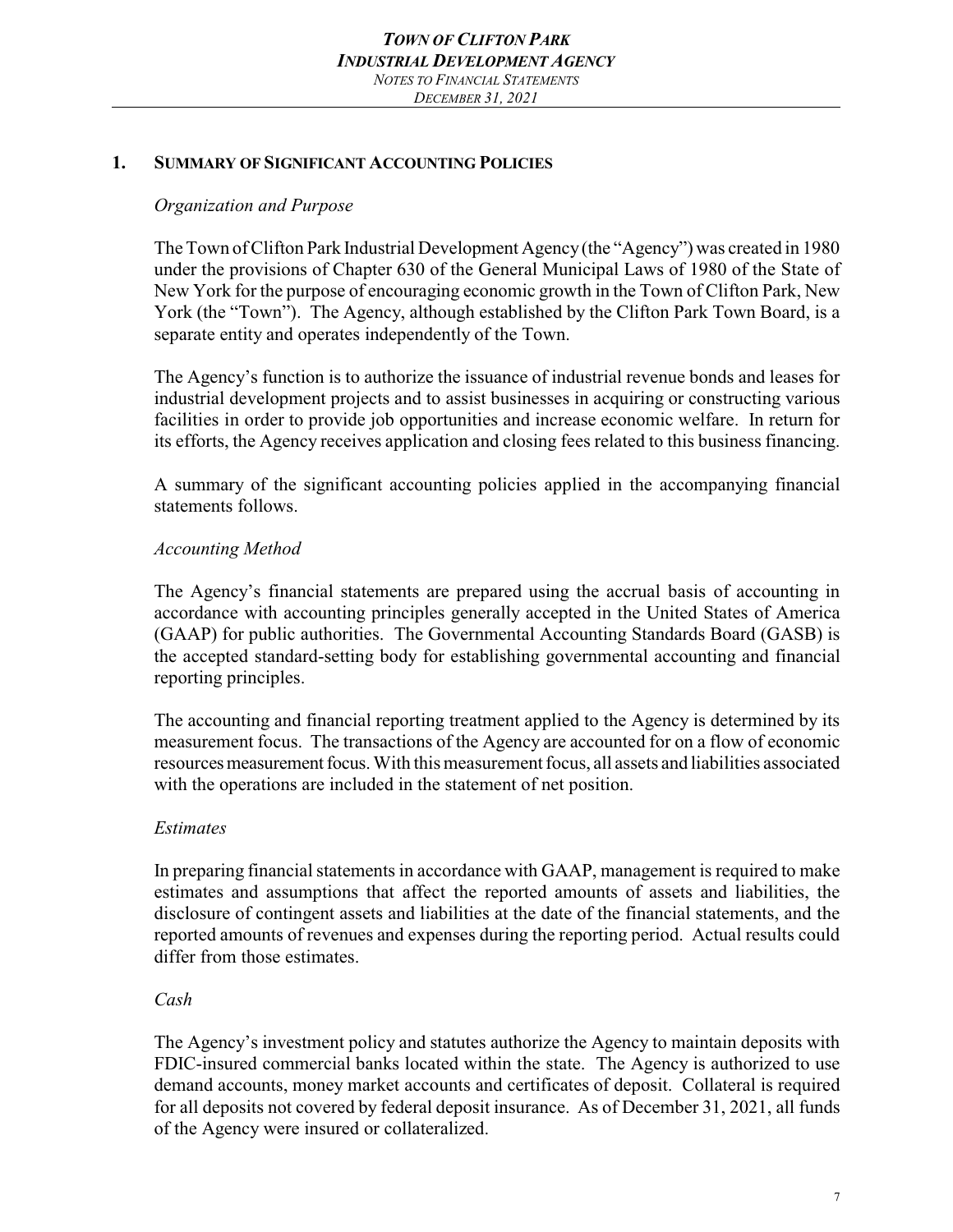# **1. SUMMARY OF SIGNIFICANT ACCOUNTING POLICIES (CONTINUED)**

# *Revenue Recognition*

Revenue is generated from project application, administration fees and interest income. Revenue is recognized when earned, and expenses are recognized when incurred. The Agency distinguishes operating revenues and expenses from non-operating items. Operating revenues are determined based on the services provided by the Agency. Operating expenses include the costs associated with providing those services. All revenues and expenses not meeting this definition are reported as non-operating revenues and expenses.

The Agency has a support and marketing agreement with Saratoga Economic Development Corporation (SEDC) to split fees collected by the Agency for financial assistance provided on behalf of SEDC applicants.

# *Industrial Revenue Bonds and Straight Lease Transactions*

Certain industrial development revenue bonds and straight leases issued by the Agency are secured by property which is leased to companies and is retired by those payments. The bonds and straight leases are not obligations of the Agency, the Town or New York State. The Agency does not record the assets or liabilities resulting from completed bonds and straight leases issued in its accounts since its primary function is to arrange the financing between the borrowing companies and the bond and lease holders, and funds arising there from are controlled by trustees or banks acting as fiscal agents. For providing this service, the Agency receives administrative fees from the borrowing companies. Such administrative fee income is recognized immediately upon issuance of bonds and leases. At December 31, 2021 the outstanding balance of bonds was \$0.

# *Tax Status*

The Agency is exempt from federal, state, and local income taxes.

# *Subsequent Events*

In preparing the financial statements and notes thereto, the Agency considered subsequent events or transactions as to any potential material impact on operations or financial position occurring through March 21, 2022, the date the financial statements were available to be issued. No such events or transactions were identified.

# **2. FEE SHARING AGREEMENT**

The Agency has an agreement with SEDC in which administrative fees for project costs up to \$10 million are shared equally and administrative fees for project costs from \$10 million to \$20 million are shared with 75% to the Agency and 25% to SEDC. Fees shared with SEDC amounted to \$49,786 and were reported as an offset to administrative fee income in the statement of revenues, expenses and changes in net position.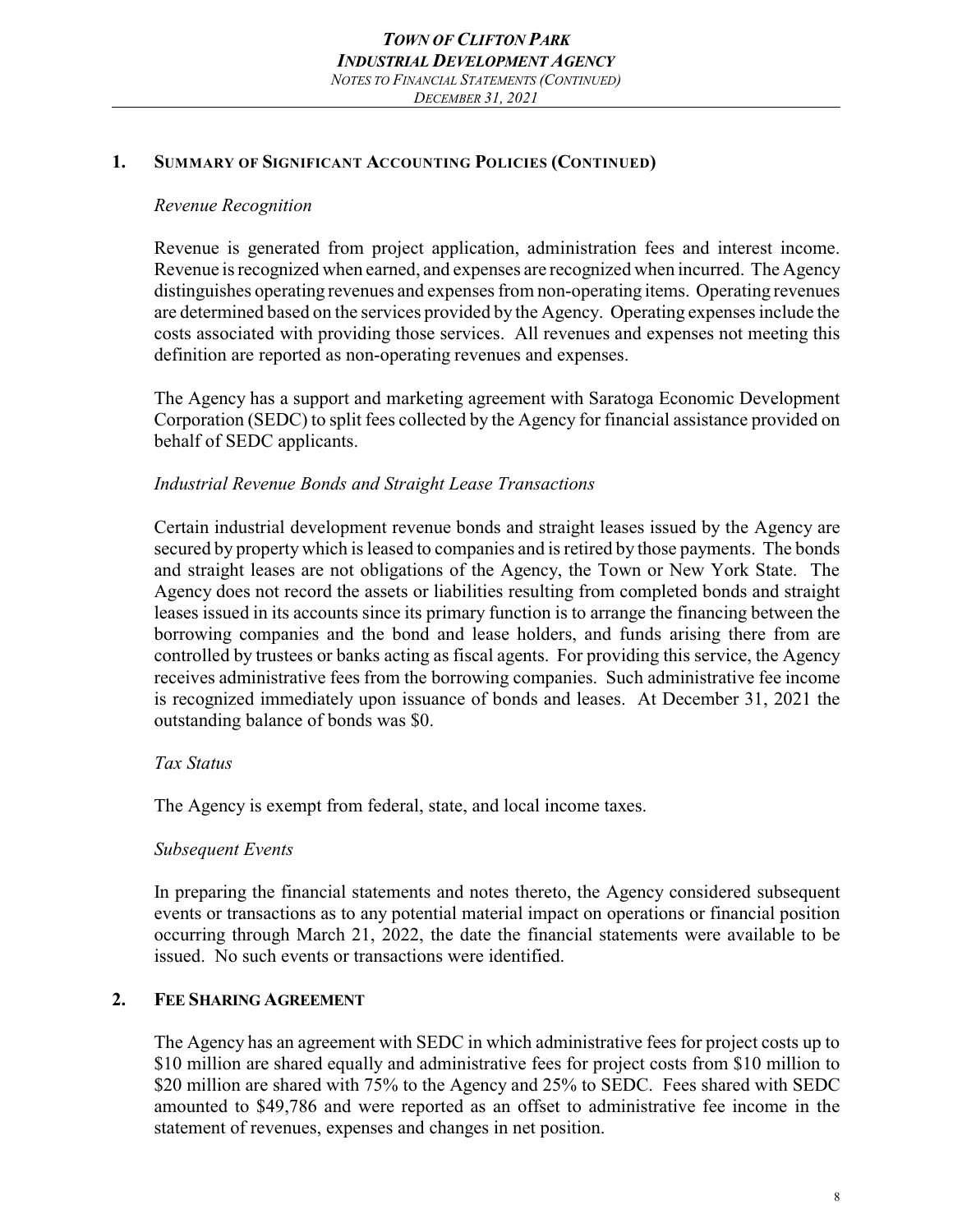CUSACK & COMPANY **Certified Public Accountants LLC** 7 AIRPORT PARK BOULEVARD LATHAM, NEW YORK 12110 (518) 786-3550 FAX (518) 786-1538 E-MAIL ADDRESS: CPAS@CUSACK.CPA WWW.CUSACK.CPA

**MEMBERS OF:** MEMBERS OF: **AMERICAN INSTITUTE OF NEW YORK STATE SOCIETY OF NEW YORK STATE SOCIETY OF** CERTIFIED PUBLIC ACCOUNTANTS CERTIFIED PUBLIC ACCOUNTANTS

### **INDEPENDENT AUDITOR'S REPORT ON INTERNAL CONTROL OVER FINANCIAL REPORTING AND ON COMPLIANCE AND OTHER MATTERS BASED ON AN AUDIT OF FINANCIAL STATEMENTS PERFORMED IN ACCORDANCE WITH** *GOVERNMENT AUDITING STANDARDS*

Board of Directors Town of Clifton Park Industrial Development Agency Clifton Park, New York

We have audited, in accordance with the auditing standards generally accepted in the United States of America and standards applicable to financial audits contained in*Government Auditing Standards* issued by the Comptroller General of the United States, the financial statements of the Town of Clifton Park Industrial Development Agency, as of and for the year ended December 31, 2021, and the related notes to the financial statements, and have issued our report thereon dated March 21, 2022.

### **Internal Control Over Financial Reporting**

In planning and performing our audit of the financial statements, we considered the Town of Clifton Park Industrial Development Agency's internal control over financial reporting (internal control) as a basis for designing audit procedures that are appropriate in the circumstances for the purpose of expressing our opinion on the financial statements, but not for the purpose of expressing an opinion on the effectiveness of the Town of Clifton Park Industrial Development Agency's internal control. Accordingly, we do not express an opinion on the effectiveness of the Town of Clifton Park Industrial Development Agency's internal control.

*A deficiency in internal control* exists when the design or operation of a control does not allow management or employees, in the normal course of performing their assigned functions, to prevent, or detect and correct, misstatements on a timely basis. A *material weakness* is a deficiency, or combination of deficiencies, in internal control, such that there is a reasonable possibility that a material misstatement of the Town of Clifton Park Industrial Development Agency's financial statements will not be prevented, or detected and corrected on a timely basis. A *significant deficiency* is a deficiency, or a combination of deficiencies, in internal control that is less severe than a material weakness, yet important enough to merit attention by those charged with governance.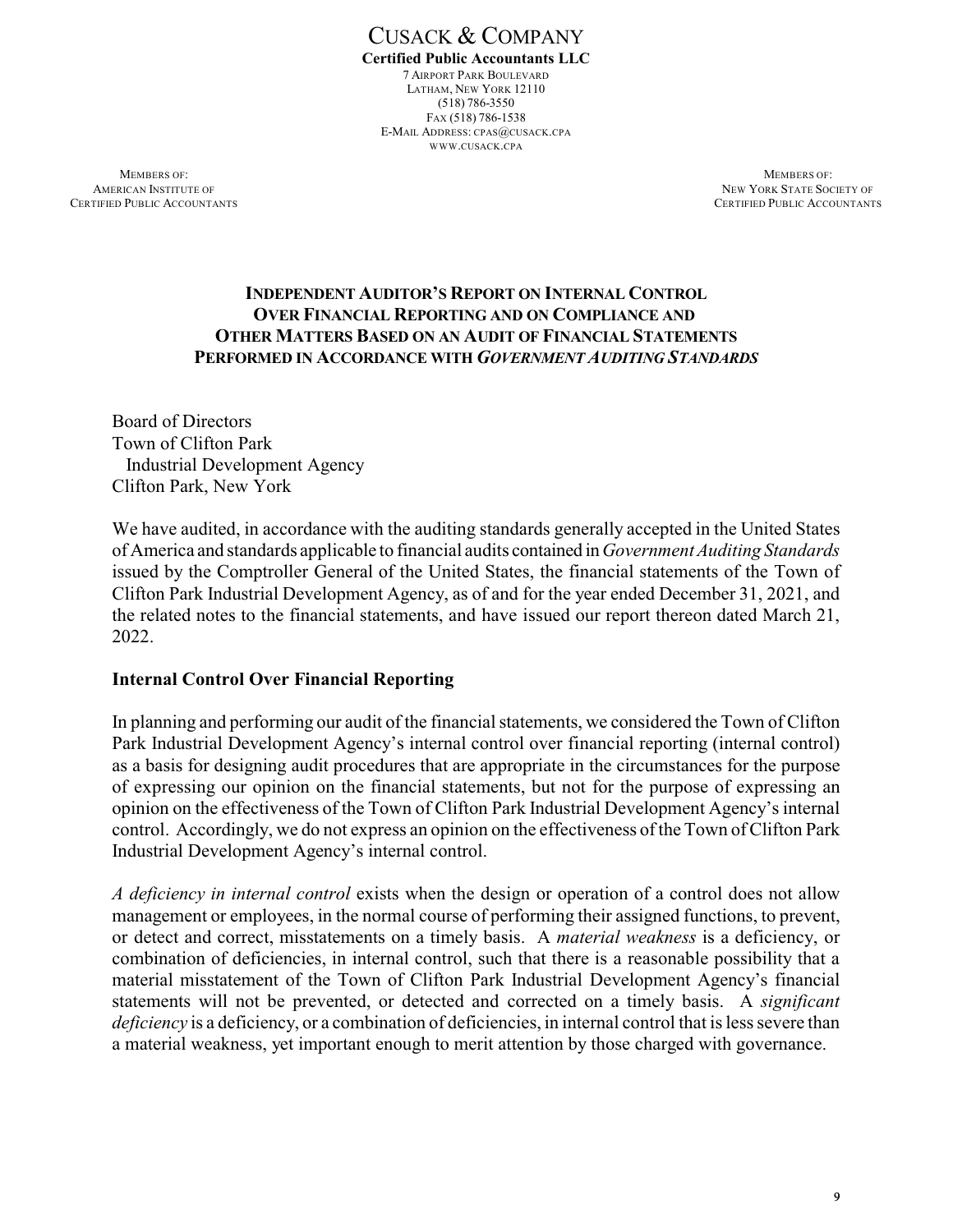Our consideration of internal control was for the limited purpose described in the first paragraph of this section and was not designed to identify all deficiencies in internal control that might be material weaknesses or significant deficiencies. Given these limitations, during our audit we did not identify any deficiencies in internal control that we consider to be material weaknesses. However, material weaknesses may exist that have not been identified.

### **Compliance and Other Matters**

As part of obtaining reasonable assurance about whether the Town of Clifton Park Industrial Development Agency's financial statements are free from material misstatement, we performed tests of its compliance with certain provisions of laws, regulations, contracts, and grant agreements, noncompliance with which could have a direct and material effect on the financial statements. However, providing an opinion on compliance with those provisions was not an objective of our audit, and accordingly, we do not express such an opinion. The results of our tests disclosed an instance of noncompliance that is required to be reported under *Government Auditing Standards* as follows:

PARIS Reporting: The annual PARIS financial report is due March 31 annually. The current year's report was not filed timely.

### **Purpose of this Report**

The purpose of this report is solely to describe the scope of our testing of internal control and compliance and the results of that testing, and not to provide an opinion on the effectiveness of the Town of Clifton Park Industrial Development Agency's internal control or on compliance. This report is an integral part of an audit performed in accordance with *Government Auditing Standards* in considering the Town of Clifton Park Industrial Development Agency's internal control and compliance. Accordingly, this communication is not suitable for any other purpose.

Cusade + Congruy, CPA's LLC

**CUSACK & COMPANY, CPA'S LLC**

Latham, New York March 21, 2022